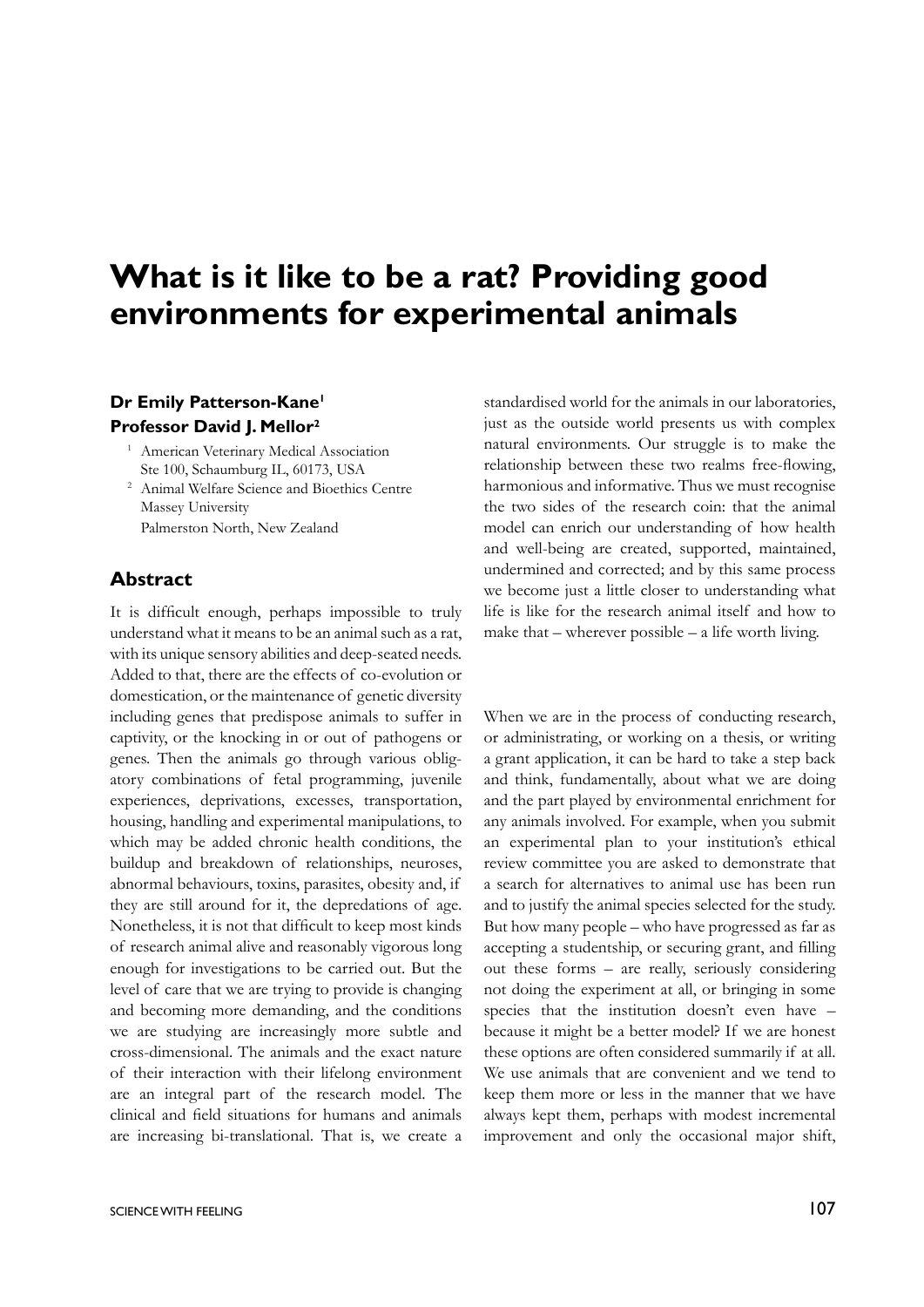such as the move to keep rabbits in loose housing or primates in outdoor enclosures.

But change may be in the air. In the United States, for example, the USDA which has oversight over many laboratories has declared that we are entering an 'era of enforcement'. Laboratories that have secured exemptions and exceptions repeatedly are on notice that such laxity is at an end. At the same time the National Institute of Health (NIH) is conflicted over whether to accept the revised Institute of Laboratory Animal Research (ILAR) Guide that effectively governs the housing standards for animals in the laboratory. The acceptance of the revised Guide is gridlocked over details such as whether a rabbit needs an extra two inches of cage height so that it can sit upright, and whether two females and litters can be housed in a standard shoebox cage. Our ethical obligations are becoming regulatory requirements, while the budgets that support research infrastructure are leaner than ever and increasingly dependent on research grants. Changes are coming whether we are ready for them or not, so it is probably a good time to take a step back and think about nine fundamental aspects.

## **1. We cannot fully know how nonhuman animals experience their lives**

In the essay called "What is it like to be a bat?", philosopher Thomas Nagel (1974) argued that we, as human beings, will never entirely appreciate what it is like to be a member of another species. And yet consideration of animal welfare, as it is currently conceptualised, is not complete without at least making the attempt. And we are, by and large, using the very tools that Nagel explains are imperfect. We are trying to understand the sensory realm of the animals, and their natural way of life, and motivations, as best we can. We use multiple sources of information but understand that any assessment of animal welfare is an act of human judgment (Hewson 2003).

So long as the dominant definitions of welfare encompass subjective wellbeing, one *must* make some kind of cognitive assumption – whether it is to assume that the animal's subjective experience is non-existent, unknowable or human-like, or to form some best guess as to what life is like for a member of a nonhuman species. When it comes to the slippery slope of deciding which uses of sentient animals are ethical, the only position one cannot take is no position at all.

Because these animals are in use, they are sentient – we would not use them for most experimental purposes if they were not. Being sentient, they experience their lives and they can and often do suffer as a direct result of how we conceptualise and therefore exploit them.

And so we assess physiological stress, titrate motivational states, analyse vocalisations, validate intuitive understandings of their emotions, and much more. We have developed a very powerful ability to observe the animals in our care. It has become clear that even subjective understandings of an animal's emotions may be accurate or inaccurate, just as objective understanding may be true or in error. For example, research spearheaded by Francoise Wemelsfeder showed that human subjective ratings of the emotional states of animals like pigs can determine the condition of their quality of life as accurately as the ethological analysis of their outward behaviours or telemetry readings of their physiological states (Wemelsfelder & Lawerance 2001). There *are* ways of understanding facets of welfare that allow us to edge a little closer to the unknowable basic truth of the matter.

# **2. Individual animals possess idiosyncratic needs**

And it must be recognised that animals do not exist as identical replicas of their species' wild type. They are, through unique genetic inheritance and ontogeny, idiosyncratic in their needs. Some of the many processes implicated in distorting the state of the animal away from its ancestral natural history are domestication, inbreeding and the selection or creation of mutations. Over time domesticated stock become calmer and experience less stress from handling and intensive housing – but lines tend to also accumulate deficits and thus special needs when it comes to enrichment. Rodents with un-pigmented eyes are prone to loss of vision, nude mice lack vibrissae some of the time and waltzing mice (a variant which tends to move in small circles rather than in a straight line) are often deaf. Loss or impairment of sensory function can undermine the effectiveness of enrichment leading it to be more cosmetic than functional unless it is adapted to the animal's special needs.

Indeed it may be argued that inbred lines represent the 'barren housing' of genetics. They are simplified, convenient and frequently not supportive of robust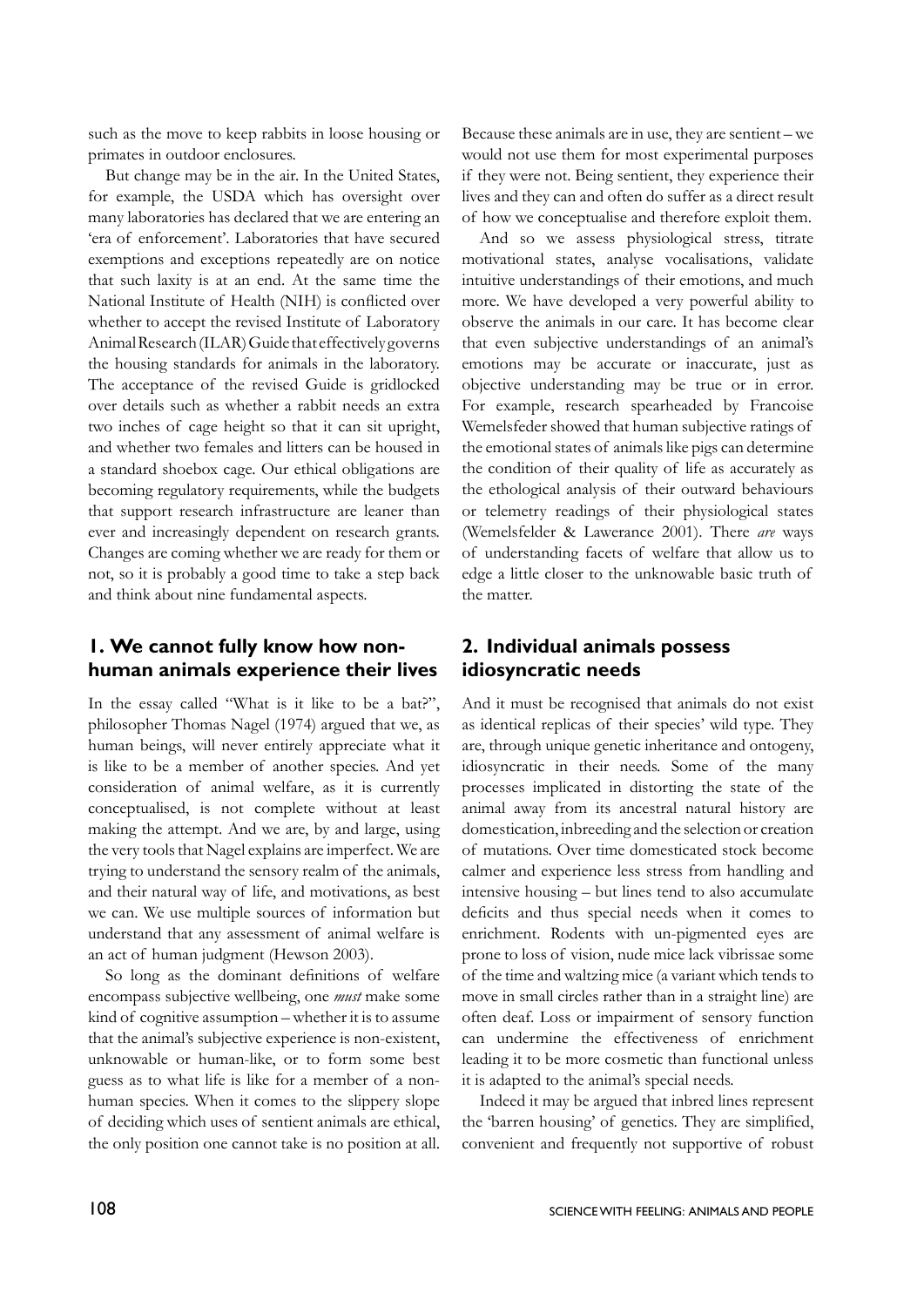good health and welfare. It is apparent that inbred lines have many benefits, and without their uniformity and susceptibility to disease, tumours and other created disorders, some areas of research would have been a great deal more difficult to undertake. But it has also been argued that as human beings are outbred, the use of inbred lines is rarely justified (Rapp & Hewitt 1979) except perhaps in the very early stages of a line of research. Our unwillingness to question invalid models may be contributing to an increased failure rate of drugs at the stage of human trials. Because inbred lines represent a single homozygous genotype the chance of this being representative of the diverse human population is significantly reduced.

Indeed, the use of a particular species and a specific line often seems to be more a matter of availability than model validity. Most spontaneous or engineered genetic mutations are preserved using lines far divorced from the wild type and often with known congenital disorders. It is widely known that some black-haired mouse lines such as many C57BLs are prone to incurable dermatitis – that becomes so severe that older animals that are severely symptomatic will excoriate their own skin. So why was *this* genetic background used to model lifelong degenerative conditions where the animals will often be maintained to an age where dermatitis will cause severe suffering?

Perhaps it is time to stop requiring an orderly progression from rodent or fish to cat, pig or dog, to human. Perhaps more studies should occur at an earlier stage with humans? Perhaps primate studies should not be so difficult to carry out? In any case questions about model validity and research convention, and the possibility of doing things in a fundamentally different way should be heard more often and considered more carefully. These should include ethical questions of just how animals should be used, housed, bred and experimented upon, and exactly how their moral weight should be judged and gauged.

### **3. Why was barren housing adequate for a lot of research?**

It is apparent that in a great many cases a rodent is used as a model because the rodent is available, is adequate, is relatively inexpensive, short lived, prolific, active and hardy – i.e. tolerant of rudimentary husbandry and small enough for invasive procedures and intensive observations to be carried out with relative ease. Rodents are also traditionally of low status and as such are assumed to be less sentient than most companion animals. It is not difficult to keep a rodent in a manner that allows it to live and to breed. And for a great deal of research a live animal is really all that is required. The animal in a barren environment is able to learn, contract diseases, harbour tumours, and be poisoned by toxins sufficiently to be useful.

It is most likely not a coincidence that the moral desire to give animals in the laboratory better housing environments occurred around the time when research came to focus increasingly on a more sophisticated class of disorders. Examples are neurological, immunological, metabolic and behavioural conditions in which genetics, experiences, diet, toxins and the broader environment all play their part. These conditions include Alzheimer's, cancers, Huntingdon's, Parkinson's, attention deficit, addiction, obesity, eating disorders, septic shock, schizophrenia…the etiologies of which will not be unraveled simply based on using a live mammal within easy reach. These are complex conditions that will require complex models where abnormalities other than those required by the model cannot be tolerated. The animal must be normal, living in a normal group, eating normal food and having normal physical and behavioural responses to a normal chronic environment and to specific tests and insults.

## **4. The implications of changing home cage environments**

Environmental enrichment is in itself a questioning of the status quo which seeks to minimise rather than optimise. Enrichment is a step beyond the fetishisation of standardisation alone – it is an effort to reach for the greater levels of validity in both a scientific and ethical sense. And at least in the beginning there were a lot of "win/win" improvements to be made. The literature is rife with examples where an enriched environment has provided other benefits: animals that are calmer, healthier, and less arbitrarily variable (although it should be noted that variability attributed to individual differences should not always be disparaged as "error"). However, these beneficial changes also had some unsettling effects on longestablished baselines for disease models with very long histories. For example, enriched environments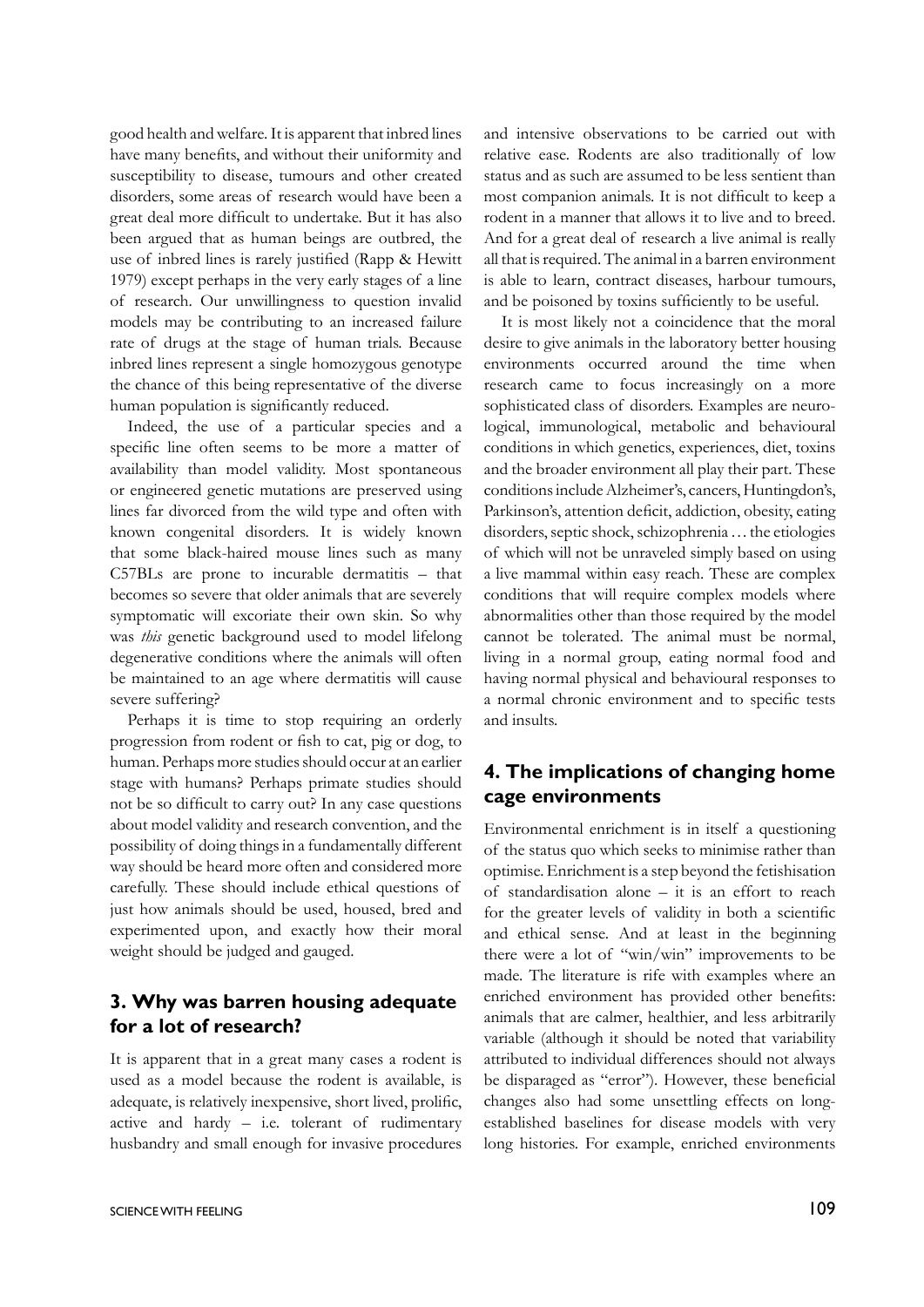have been shown to significantly reduce the risk of contracting, and the slow development of, induced disorders including some cancers (Cao et al. 2010) and Alzheimer's (Lazarov et al. 2005).

Enrichment can cast light on flawed models, such as the resident-intruder theory that suggested animals in a rich environment should defend it more violently. However, in some cases enriching the environment actually enhanced the animal's ability to share it amicably with a new arrival (Kadry & Barreto 2010). This suggests that a model of aggressive defense based on resource value is, at best, extremely incomplete. As such the changes to a model caused by enrichment should, in at least some cases, be seen as improvements and what Americans like to call 'a teachable moment' that make us raise our head above entrenched assumptions and see old and frankly questionable tests, such as the open field, mazes, novel objects, swim tanks, nose pokes and so many others, with fresh eyes. And perhaps we also need to face the prospect that many of these tests and their mountains of associated data need to be discarded altogether.

Quite apart from experimental considerations, the quality of the home environment is a factor that contributes to the animal's overall ability to enjoy its life. Accordingly, even where calculated deficits or planned insults to the animals' capacities are absolutely necessary for experimental purposes, opportunities to mitigate and to compensate for such insults must be developed as fully as possible. So it is vital not only to limit negative experiences with measures such as analgesia and humane endpoints, but also to maximise positive experience through provision of tailored environmental enrichment and the choice of a robust genetic background. The time has come where enrichment needs not only to be applied almost universally, but where it should be prescribed according to the special needs of the animal and any mental or physical abnormalities that we have imposed on it.

And the time has also come for enrichment to be required and enforced even in facilities where it is not enthusiastically embraced. As already noted, in the United Stated the USDA has declared that we are entering an 'era of enforcement'. The provision of social and environmental enrichment is now to be considered the norm, to be withheld only with explicit and persuasive scientific justification and only to the extent and for the duration required. The perpetuation

of standard conditions to preserve baselines will no longer be considered a sufficient justification to avoid change.

### **5. Interactions – why this is not easy**

As we make progress there will be more cases that are not clear-cut win/wins. There are now some obvious conflicts between welfare and model validity criteria. For example, there is a gene that has been found to predispose macaque monkeys to show selfmutilating behaviour (Chen et al. 2010). Researchers wish to maintain this gene in the captive population as genetic diversity contributes to the external validity of their research – and yet maintaining these genes means a greater proportion of animals will develop this serious abnormal behaviour. And they suffer not just from the self-inflicted wounds on their bodies but also from the subjective states that lead to such extreme attempts to relieve stress and anxiety.

It is known that more extensive housing will reduce this problem with self-injurious behaviour exhibited by approximately 10% of lab macaques and 3% of those in zoos, and a very small percentage of those in the wild exhibit it. It is arguable that maintaining the vulnerable genotype places an extra obligation on researchers to provide optimal environments. But realistically most facilities using these animals do not have space, outdoor access and the mild climate that is necessary to provide the forms of enrichment currently known to be the most effective.

## **6. The Bi-Translational Model**

It is becoming increasingly clear that research occurs within a somewhat mutable zone of social acceptance, scientific merit, and ethical justification. While some people bemoan a general public who is becoming increasingly distant from the hands-on utilitarian use of animals, this trend is not likely to change and it is now clearly apparent in the United States and Europe as well as in New Zealand.

On the other hand human IQ scores have been gradually increasing since the 1950s (known as the Flynn effect (Sundet et al. 2004; Ang et al. 2010)), suggesting that the public is becoming increasingly adept at using objective categories, logical reasoning and cost/benefit analysis. People are now uniquely prepared to understand the complexities of the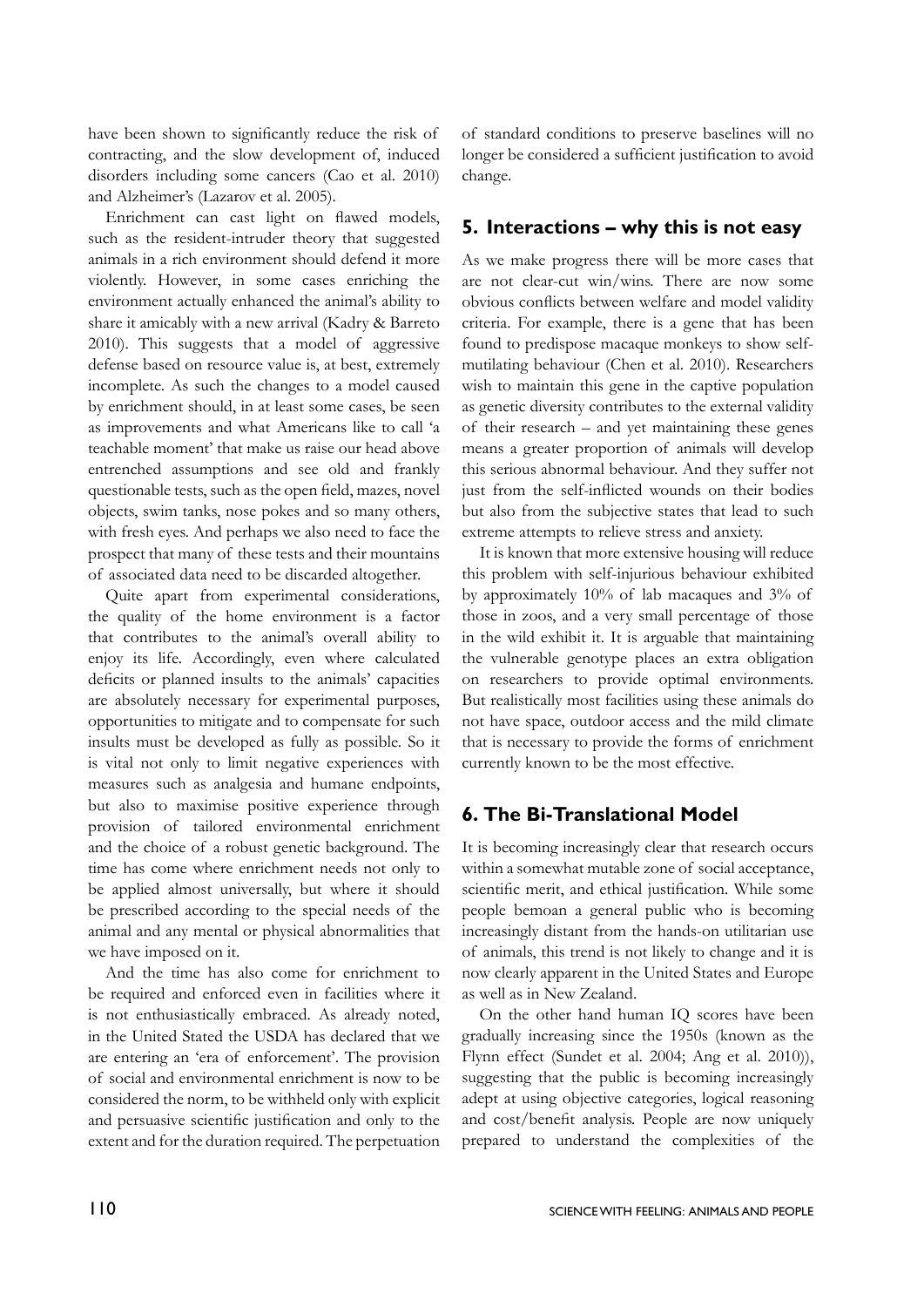bi-translational model – that is, how animals in the laboratory can cast light on the conditions experienced by free-living humans and other animals, as well as how the important elements of normal free-living experience can provide guidance to those keeping animals in the laboratory. That is to say, relationship, learning, satisfaction, control, stimulation, all the things that give our life its meaning, enjoyment, optimism (Brydges et al. 2011) and hence its value. These represent for animals the same experiences of being supported by one's peers and being productively occupied (Hsee et al. 2010) that create feelings of happiness and life satisfaction in humans.

### **7. Enrichment as a model of living with abnormality and disability**

To have a life worth living is not simply to be free of disease or other abnormality. It is the heart of the enrichment movement: that we seek not only to cure, but to understand, mitigate unpleasant symptoms, and to enable functional behaviour and coping. We may anticipate that for the foreseeable future many people, and if they had the capacity, animals will be seeking to live the longest most healthy lives possible, i.e. lives worth living even if they are not entirely free of mental and physical health conditions. People are living long, productive and enjoyable lives with conditions such as HIV, psychological disorders, disabilities, and after the diagnosis of chronic or slowly progressing disease states.

Thus, we have much to learn not only about curing and preventing abnormalities but also about living with them in ways that make life worth living. Thus, striving to create animals in the laboratory with the genotypes and provide environments that support a good quality of life is not purely an exercise in compassion, it is part of the reality of grappling with conditions that currently elude complete understanding or that are, at this point, predictable sequelae of the environments in which we ourselves live and the advanced ages many of us will attain.

### **8. The goal: a life worth living, whether you are a rat or a human**

Those wishing to perpetuate, encourage and advance research need to take part in activities that create and shape the social mandate to carry out animal-based research. This does not amount to just demonstrating that scientific research using animals advances knowledge and is a benefit to society overall. It includes making tangible improvements to animal welfare that tip the balance towards most research animals having lives worth living, most of the time. It means choosing the right animal for the job rather than the most convenient one. It means creating research that successfully translates from the order of the laboratory to the chaotic outside world. It means genuinely considering alternatives to the use of animals, not just ticking off that box after a token literature search. It means accepting that some research that would garner benefits will not occur because the costs (or harms) to the animals are quite simply too high. And the role of enrichment in the process is very important. It adds value, literally positive valence, to the life of the animal such that a cost/benefit analysis is more likely to allow productive research to proceed.

In principle, the value of laboratory environments is that they possess both standardisation and validity. However, current thinking about standardisation should be redirected towards normality, not minimalism, so that enrichment should be the standard unless some deficit is required. Moreover, if a model is valid, normalising (i.e. enriching) the environment should not affect it. And animal models should only be perpetuated so long as this echo of the outside world is correctly captured. In these respects, every researcher should actively seek to undermine the justification for his or her research if that is at all possible: to challenge the projected benefit of their work more vigorously than anyone else; to question the value of their endeavour more fully than any outside critic ever could. Only then will we know that whatever suffering the animal might experience will truly be for the greater good. And this should be done even when such critique functions primarily to show that a certain approach that has been widely adopted to that point is ineffective and should be universally abandoned.

It follows that one indication of a robust and valid model is that the normalisation of parameters that are not part of the model, should not affect the results. That is, if the condition under study is not caused by living in a barren or under-stimulating environment, then the provision of environmental enrichment should improve rather than compromise the results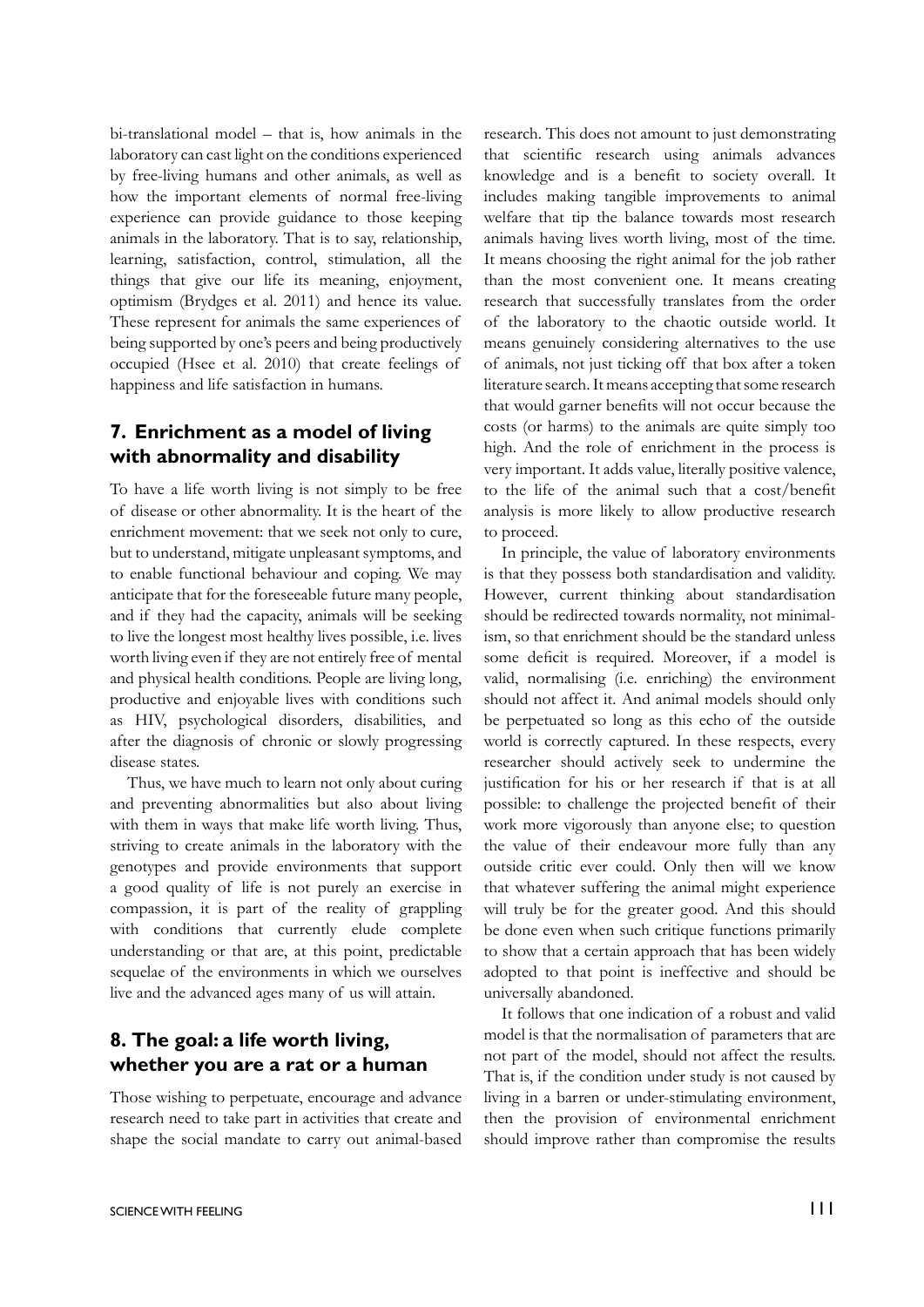of the study. Moreover, if work needs to be done to adapt the model to enriched housing this should be seen as an intrinsic part of validation and advancing the model, not as an inconvenient chore to be delayed and avoided as long as possible.

### **9. The issue of 'pure' research**

However, there is one issue that gives great cause for concern. As the ability to use animals for research becomes more scrutinised, it is not only the research that causes greater suffering that is placed under pressure. It is also the research that is open-ended, curiosity-driven and not what is called these days 'translational', that is, having an immediate application. History has shown that some of the greatest leaps in human knowledge have occurred through serendipity. Research that occurs under strict parameters of permission is in danger of ignoring productive digression, and passing up the fruits of unanticipated outcomes.

We need ethical license to be flexible enough to allow research to stray from its project path. And we need to find a way to recognise this as a benefit of research, albeit more distant and more uncertain, but an outcome which has the potential to be much greater than the incremental gains of goal-directed studies. These benefits are fundamentally not suited to decisions made purely on a cost-benefit basis as the human mind has trouble accurately responding to risks or benefits with low probability but far-reaching consequences. Such unexpected benefits have always been a large part of the bounty that justifies using animals in science at all, and which have maximised the benefits derived from their use.

## **Conclusion**

Ultimately the reason for trying to answer the question: what is it like to be an animal in research such as a rat – is to try to answer the related questions: Is the rat the best model? Is this rat being given a life worth living? And when it is not, is the suffering minimised, compensated for, and justified by the net outcome of all of the research in which animals are allowed to suffer? The suffering of sentient animals should weigh on our consciences, require strenuous justification, and lead to an increase in knowledge

that makes the sacrifice objectively justifiable, albeit as measured over the entire swathe of research activities and a considerable period of time. All those involved in the research endeavour no matter how peripherally, should take part in genuine ethical reflection which encompasses the sentience of animals and the validity of the science, and recognises these as inexorably linked considerations.

Nor is this a process unique to research. Any practice that makes an imposition on animals, be it for food, fibre, entertainment, companionship, sport or any other human activity should be closely scrutinised by those directly involved and at least considered by those implicated as observers, consumers or simply as active members of our civil society. This is one of the duties of the community in recognising what animals do for us and therefore what we must do for them.

#### **References**

- Ang, S.; Rodgers, J. L.; Wänström, L. 2010: The Flynn effect within subgroups in the US. *Intelligence 38*: 367-384.
- Brydges, N. M.; Leach, M.; Nicol, K.; Wright, R.; Bateson, M. 2011: Environmental enrichment induces optimistic cognitive bias in rats. *Animal Behaviour 81*: 169-175.
- Cao, L.; Liu, X.; Lin, E. -J. D.; Wang, C.; Choi, E. Y.; Riban, V.; Lin, B.; During, M. J. 2010: Environmental and Genetic Activation of a Brain-Adipocyte BDNF/Leptin Axis Causes Cancer Remission and Inhibition. *Cell 142*: 52-64.
- Chen, G. -L.; Novak, M. A.; Meyer, J. S.; Kelly, B. J.; Vallender, E. J.; Miller, G. M. 2010: *TPH*2 5′- and 3′-Regulatory Polymorphisms Are Differentially Associated with HPA Axis Function and Self-Injurious Behavior in Rhesus Monkeys. *Genes Brain Behaviour 9(3*): 335-347.
- Hewson, C. J. 2003: Can we assess welfare? *The Canadian Veterinary Journal 44*: 749-753.
- Hsee, C. K.; Yang, A. X.; Wang, L. 2010: Idleness aversion and the need for justifiable busyness. *Psychological Science: A Journal of the American Psychological Society / APS 2*1: 926-930.
- Kadry, V. O.; Barreto, R. E. 2010: Environmental enrichment reduces aggression of pearl cichlid, *Geophagus brasiliensis*, during resident-intruder interactions. *Neotropical Ichthyology 8(2)*: 329-332.
- Lazarov, O.; Robinson, J.; Tang, Y. -P.; Hairston, I. S.; Zeljka, K. -M.; Lee, V. M.-Y.; Hersh, L. B.; Sapolsky, R. M.; Mimics, K.; Sisodia, S. S. 2005: Evironmental Enrichment reduces aB lrvrls and amyloid deposition in transgenic mice. *Cell 120*: 701-713.